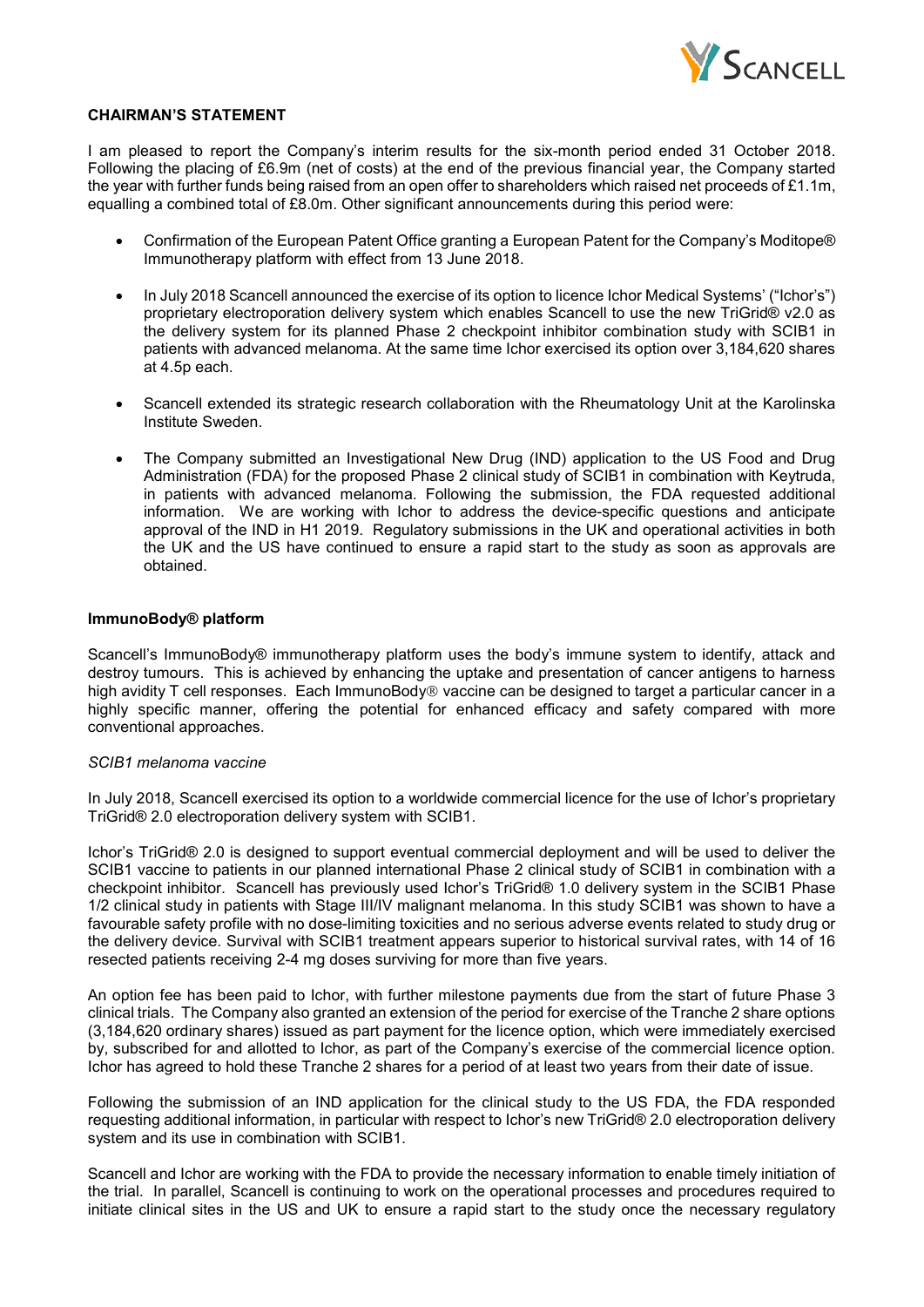

approval is obtained. Scancell anticipates that patient enrolment into this trial will commence in the first half of 2019.

#### *SCIB2 vaccine*

SCIB2, Scancell's second ImmunoBody® therapy, targets an antigen called NY-ESO-1, which is expressed on a range of solid tumours, including non-small cell lung cancer (NSCLC), oesophageal, ovarian, bladder and prostate cancers, as well as neuroblastoma, melanoma and sarcoma.

In December 2017, Scancell announced a Clinical Development Partnership with Cancer Research UK (CRUK) who will fund and sponsor a UK based Phase 1/2 clinical trial of SCIB2 in combination with a checkpoint inhibitor in patients with solid tumours, focusing on NSCLC in the first instance. The charity's Centre for Drug Development will be responsible for manufacturing the clinical trial supplies of SCIB2, conducting pre-clinical testing, and sponsoring and managing the clinical trial, including the clinical trial timelines.

This collaboration will ensure the continued development of this innovative vaccine and provides an important validation of Scancell's ImmunoBody® platform from one of the world's foremost cancer charities.

#### **Moditope® platform**

Scancell's Moditope® is an immunotherapy platform targeting tumour associated stress-induced posttranslational modifications (siPTMs) to stimulate the production of unprecedented killer T-helper cell (CD4 Tcells) responses that induce anti-tumour activity without toxicity. Moditope® vaccines comprise citrullinated or homocitrulliated tumour-associated peptide epitopes which stimulate the production of cytotoxic CD4 T-cells which identify, target and destroy the tumour cells. Pre-clinical studies have shown unprecedented anti-tumour effects can be delivered without requiring checkpoint inhibition and that enhancement of such responses can be achieved by coupling the Moditope® peptides to an adjuvant molecule, such as Amplivant, which Scancell licensed from ISA Pharmaceuticals in February 2018.

#### *Modi-1*

Modi-1 consists of two citrullinated vimentin peptides and one citrullinated enolase peptide. Vimentin and enolase peptides are highly expressed in triple negative breast cancer (TNBC), ovarian cancer, sarcoma as well as many other cancers. The Company has completed the key process development work to allow for the Good Manufacturing Practice (GMP) manufacture of the three Modi-1 peptides each conjugated to the Amplivant adjuvant molecule. A defined manufacturing process is a key component for CMC (Chemistry, Manufacturing and Control) regulatory submissions required to support the filing of a clinical trial application (CTA) in the UK, toxicology studies and supply of the Modi-1 vaccine for tThe planned Phase 1/2 clinical study is anticipated to commence in H2 2019.

#### *Modi-2*

Whilst Modi-1 acts by stimulating the production of CD4 T cells using citrullinated tumour-associated peptide epitopes, Modi-2 exploits a new modification, stimulating the production of cytotoxic CD4 T cells using homocitrullinated tumour-associated peptide epitopes. Whereas citrullination involves the conversion of the amino acid arginine to citrulline, the process of homocitrullination involves the conversion of lysine to homocitrulline. Scancell believes this second mechanism of action has the potential to broaden the utilisation of the Moditope® platform.

Modi-2 is currently in pre-clinical development and work is underway to characterise specific homocitrullinated peptides for clinical development that have the potential to address different cancer indications to Modi-1, including tumours with a particularly immunosuppressive environment.

The data generated to date clearly demonstrates the potential of homocitrullinated, as well as citrullinated, tumour-associated peptide epitopes to be developed for the treatment of solid cancers.

#### *Collaborations*

Scancell was pleased to extend its strategic research collaboration with the Rheumatology Unit at the Karolinska Institute, Sweden. The expanded agreement will explore the potential of the Moditope® platform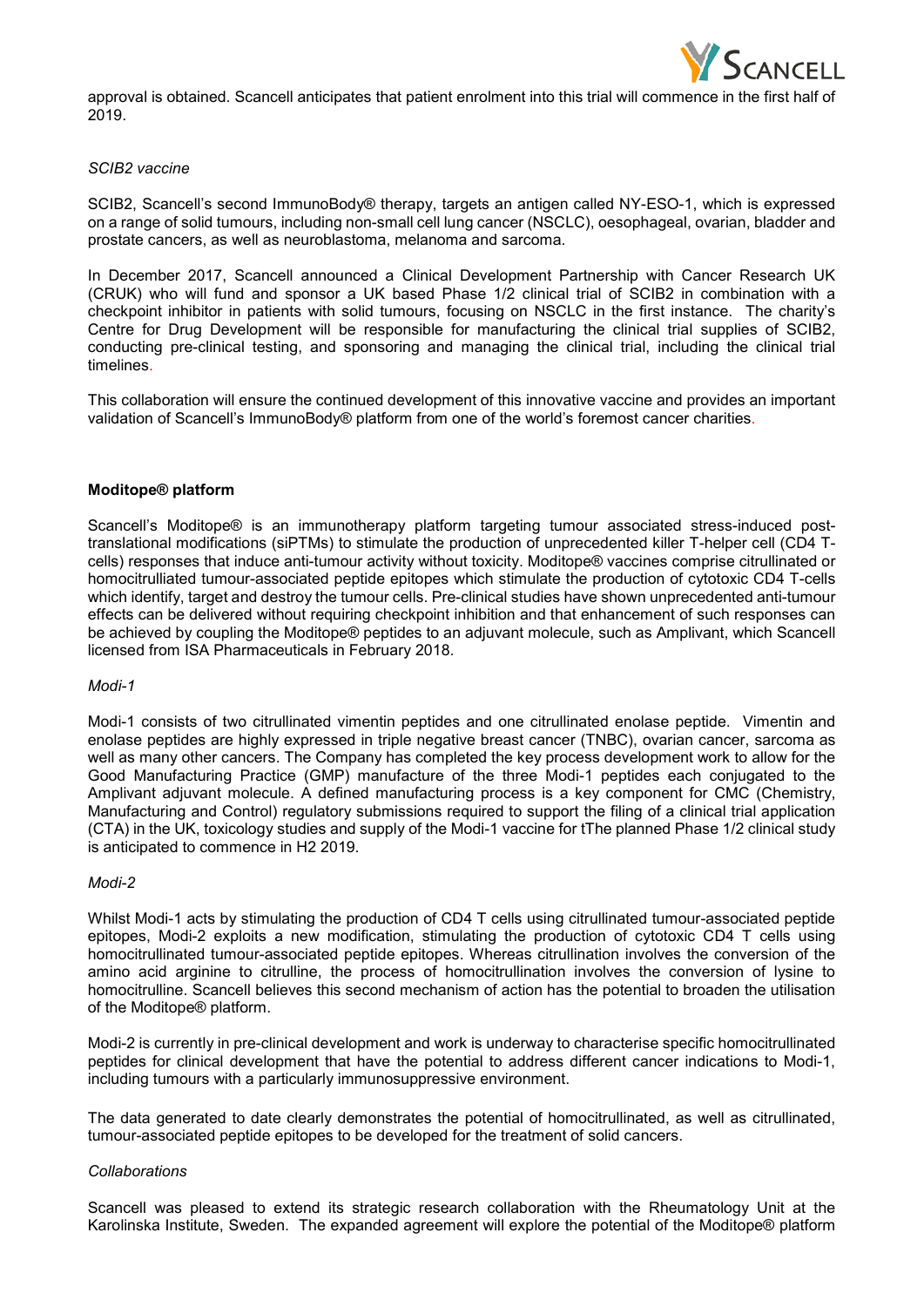

to develop multiple immunotherapeutic agents for a range of different cancers. Scancell's research has shown that citrullinated proteins are involved in the control of tumour growth and we believe that this expanded collaboration will help us to further develop Moditope®, not only for use in cancer vaccines, but also other cancer immunotherapy approaches including T-cell receptor (TCR) based therapeutics which is also the subject of Scancell's research collaboration with BioNTech announced in January 2018.

Earlier this month, Cancer Research UK announced the winners of its Grand Challenge award. The Grand Challenge aims to revolutionise how cancer is diagnosed, prevented and/or treated by providing international multi-disciplinary teams the freedom to evaluate novel approaches, at scale, in the pursuit of life changing discoveries. Scancell congratulates the winners of the Award and was delighted that Project Blueprint, "Eradicating Established Tumours with Unique Cancer Vaccines", a proposal submitted by the Company together with BioNTech, Genentech and ISA Pharmaceuticals, was shortlisted.

Project Blueprint was devised to investigate the potential of cancer vaccines, based on treatment with Modi-3, a product generated from Scancell's Moditope® platform, alongside vaccines targeting new mutations within individual patient tumours, for the treatment of virtually all cancers. Notwithstanding the result of the Award, Scancell and its collaboration partners remain committed to the ultimate objective of eliminating tumours by treating patients with such therapeutic vaccine approaches.

## *Patents*

The European Patent Office granted a European Patent for the Company's Moditope® Immunotherapy platform with effect from 13 June 2018. This patent will provide broad protection for the Company's pipeline of Moditope® vaccines, including any citrullinated epitopes for the treatment of cancer, in all major European territories. This is a key patent for Scancell and endorses our work in identifying a new class of cancer vaccine capable of inducing potent immune responses to stress-induced post-translational modifications (siPTM), in this case, through citrullination of cellular proteins.

## **Corporate**

In August, Kate Cornish-Bowden stepped down from her role as Non-Executive Director after seven years on the Board. Kate made an important contribution in guiding Scancell through its formative years and we thank her for her hard work and wish her all the best for the future.

Post period, Scancell announced the appointment of Dr Samantha Paston as Head of Research and Dr Adrian Parry as Head of Manufacturing. Dr Paston started in her role in mid-January and Dr Parry will start in his role on 01 February 2019. These two appointments are significant for Scancell as we expand our R&D and manufacturing capabilities in order to further advance our ImmunoBody® and Moditope® pipeline products through clinical development.

## **Financial**

#### *Profit and Loss Account*

The Group made an overall operating loss for the six-month period to 31 October 2018 of £3.68 million (2017: loss of £2.39 million). During the period, development expenditure has increased over the comparative sixmonth period as the company prepares for the upcoming clinical trials with SCIB1 and Modi-1. The increase in administrative expenditure is largely due to a significant increase in patent costs and licence fees. The increases in patent costs reflects the Company's continued protection and extension of its intellectual property portfolio.

Overall the loss for the six-month period was £3.24 million (2017: loss £2.02 million).

#### *Balance Sheet*

The cash at bank at 31 October 2018 was £7,576,855 (30 April 2018: £10,303,168) and net assets amounted to £11,926,996 (30 April 2018: £13,940,950).

#### **Outlook**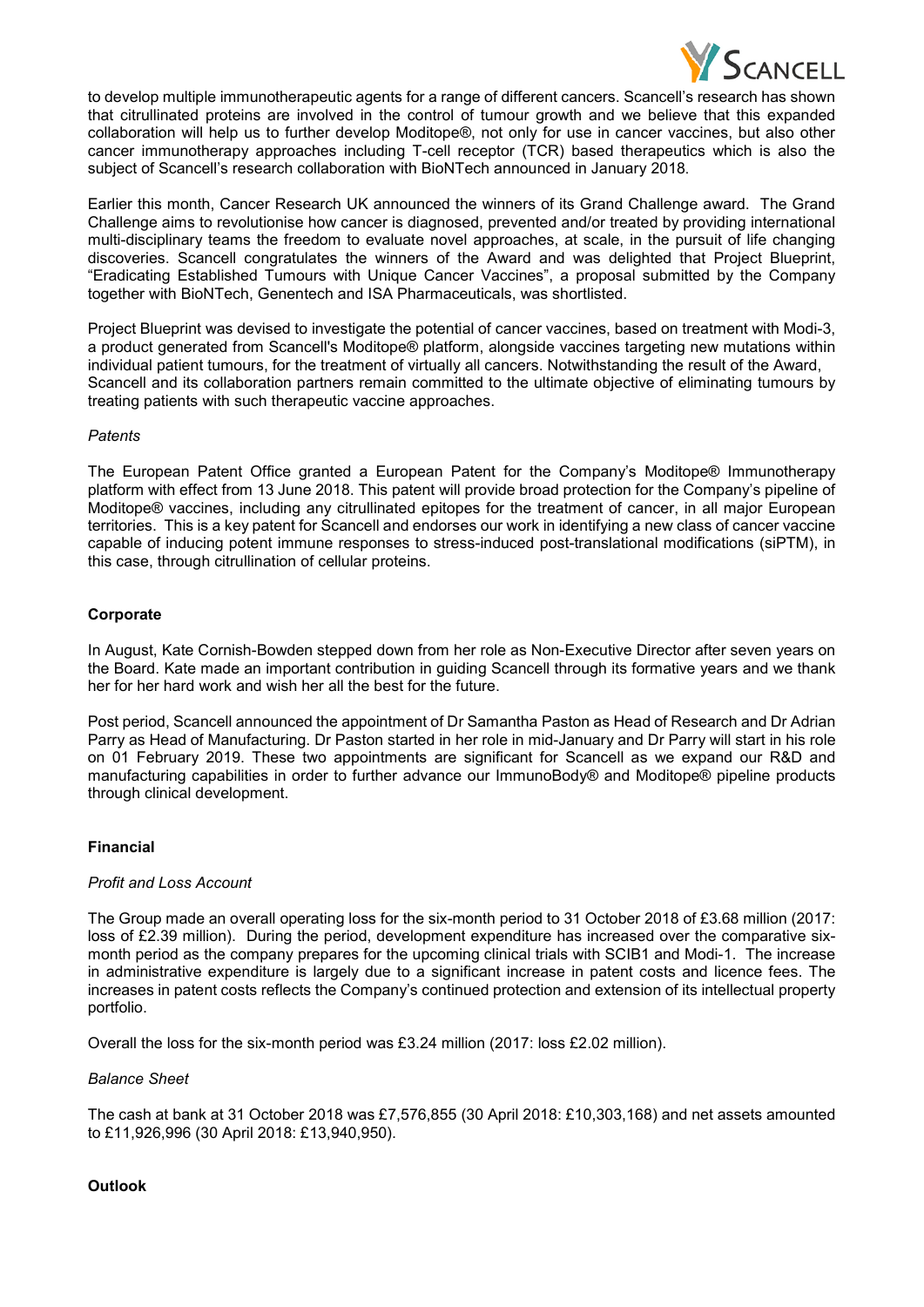

The funds raised at the end of the previous financial year and the beginning of this period have enabled Scancell to move towards obtaining regulatory approvals for the initiation of the SCIB1 checkpoint inhibitor combination Phase 2 study in the US and UK, in addition to funding the continuing development of our Moditope® products, Modi-1 and Modi-2, and the underlying platform technology.

Patents awarded with respect to the Moditope® platform and our on-going collaborations mean that we are now well positioned to develop Moditope® based therapeutics, such as vaccines and adoptive T-cell therapies, with the potential to address the unmet need across a broad range of hard to treat cancers.

The Company's recent senior management appointments of Samantha Paston as Head of Research and Adrian Parry as Head of Manufacturing provide additional expertise to enable the transition of our products from the laboratory to the clinic.

Scancell's focus for the immediate future is to initiate the planned Phase 2 clinical study for our lead ImmunoBody®, SCIB1, and to advance our lead Moditope® vaccine, Modi-1, towards the clinic. A positive outcome from both or either of these studies should represent significant value to shareholders.

John Chiplin Chairman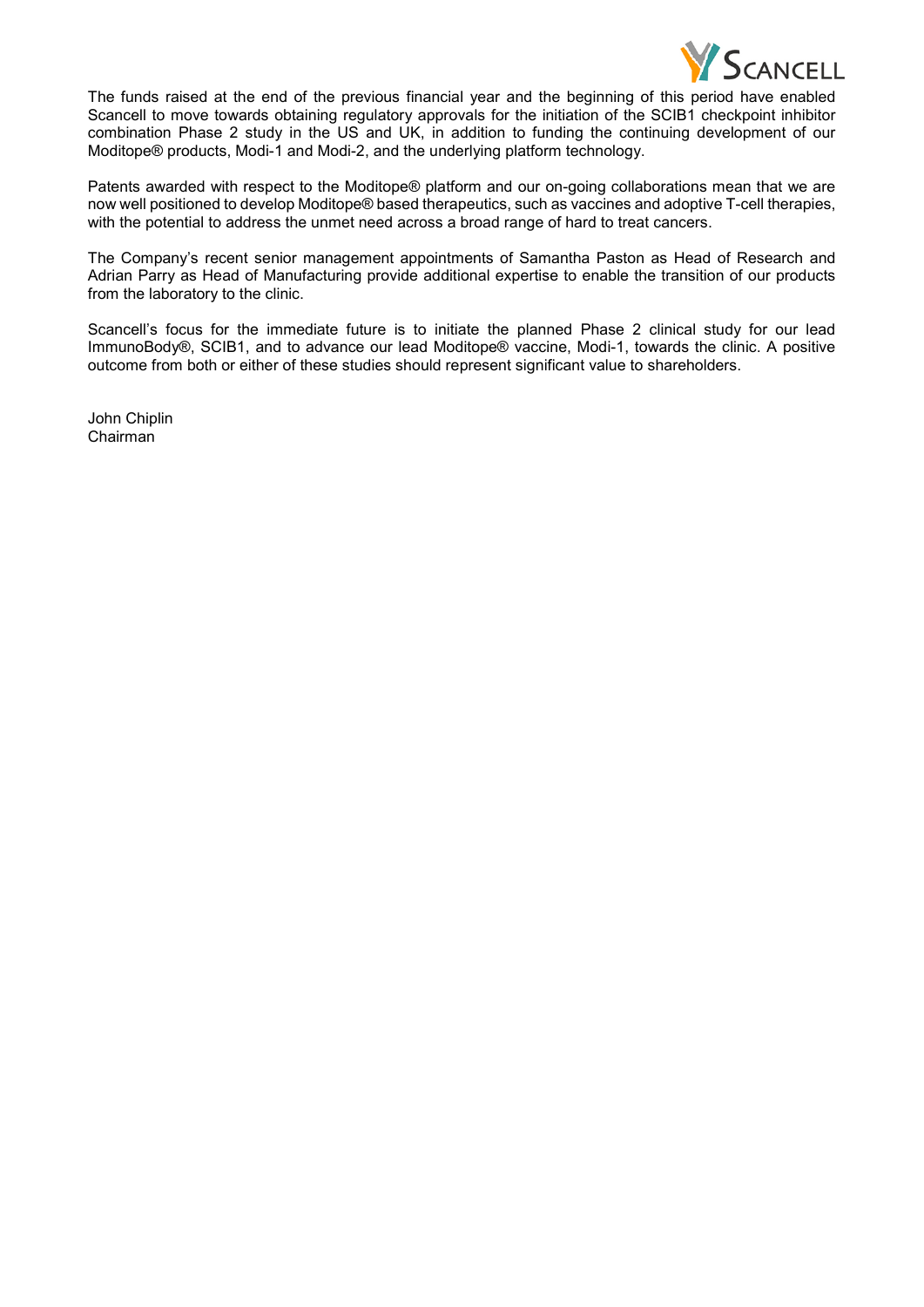

# **Scancell Holdings plc Consolidated Profit or Loss and Other Comprehensive Income Statement for the six-month period to 31 October 2018**

|                                               | Unaudited     | Unaudited   | Audited       |
|-----------------------------------------------|---------------|-------------|---------------|
|                                               | 6 months      | 6 months    | Year to       |
|                                               | 31/10/2018    | 31/10/2017  | 30/04/2018    |
|                                               | £             | £           | £             |
| <b>Continuing operations</b>                  |               |             |               |
| Development expenses                          | (1,842,005)   | (1,532,292) | (2,855,264)   |
| Administrative expenses                       | (1,834,848)   | (854, 756)  | (2,086,536)   |
| <b>OPERATING LOSS</b>                         | (3,676,853)   | (2,387,048) | (4,941,800)   |
| Interest receivable and similar income        | 7,395         | 250         | 2,753         |
| <b>LOSS BEFORE TAXATION</b>                   | (3,669,458)   | (2,386,798) | (4,939,047)   |
| Tax on loss on ordinary activities            | 424,992       | 362,819     | 744,538       |
| <b>LOSS FOR THE PERIOD</b>                    | (3, 244, 466) | (2,023,979) | (4, 194, 509) |
|                                               |               |             |               |
| Attributable to:                              |               |             |               |
| Equity holders of the parent company          | (3, 244, 466) | (2,023,979) | (4, 194, 509) |
| EARNINGS PER ORDINARY SHARE (PENCE)<br>Note 2 |               |             |               |
| <b>Basic</b>                                  | (0.84)        | (0.65)      | (1.34)        |
| <b>Diluted</b>                                | (0.84)        | (0.65)      | (1.34)        |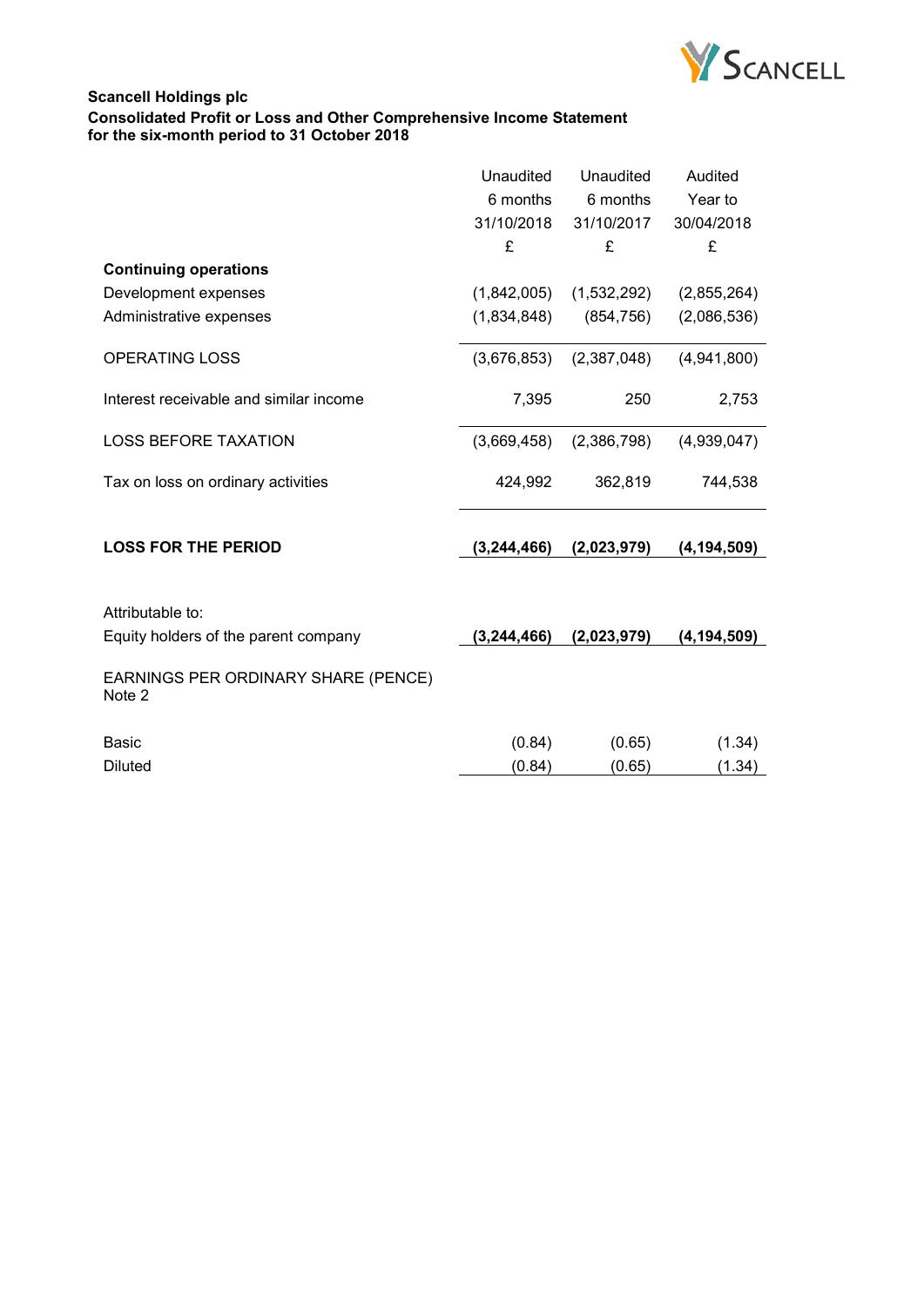

## **Scancell Holdings plc Consolidated Statement of Changes in Equity for the six-month period to 31 October 2018**

|                  | Share            | Share            |                  |                  |
|------------------|------------------|------------------|------------------|------------------|
| Share            | premium          | option           | Retained         | Total            |
| capital          | account          | reserve          | earnings         | Equity           |
| £                | £                | £                | £                | £                |
| <b>Unaudited</b> | <b>Unaudited</b> | <b>Unaudited</b> | <b>Unaudited</b> | <b>Unaudited</b> |
| 374,469          | 33,374,624       | 635,569          | (20, 443, 712)   | 13,940,950       |
| 10,143           | 1,206,998        |                  |                  | 1,217,141        |
|                  | (83,057)         |                  |                  | (83,057)         |
| 3,185            | 140,123          |                  |                  | 143,308          |
|                  |                  |                  | (3,244,466)      | (3,244,466)      |
|                  |                  | (46, 880)        |                  | (46, 880)        |
| 387,797          | 34,638,688       | 588,689          | (23, 688, 178)   | 11,926,996       |
|                  |                  |                  |                  |                  |
| 261,558          | 21,785,295       | 701,675          |                  | 6,499,325        |
| 50,500           | 4,999,500        |                  |                  | 5,050,000        |
|                  | (323, 984)       |                  |                  | (323, 984)       |
|                  |                  |                  | (2,023,979)      | (2,023,979)      |
|                  |                  | 4,650            |                  | 4,650            |
| 312,058          | 26,460,811       | 706,325          | (18, 273, 182)   | 9,206,012        |
|                  |                  |                  |                  |                  |
| Audited          | Audited          | Audited          | Audited          | Audited          |
| 261,558          | 21,785,295       | 701,675          | (16, 249, 203)   | 6,499,325        |
| 112,911          | 12,426,409       |                  |                  | 12,539,320       |
|                  | (837,080)        |                  |                  | (837,080)        |
|                  |                  |                  | (4, 194, 509)    | (4, 194, 509)    |
|                  |                  | (66, 106)        |                  | (66, 106)        |
| 374,469          | 33,374,624       | 635,569          | (20, 443, 712)   | 13,940,950       |
|                  |                  |                  |                  | (16, 249, 203)   |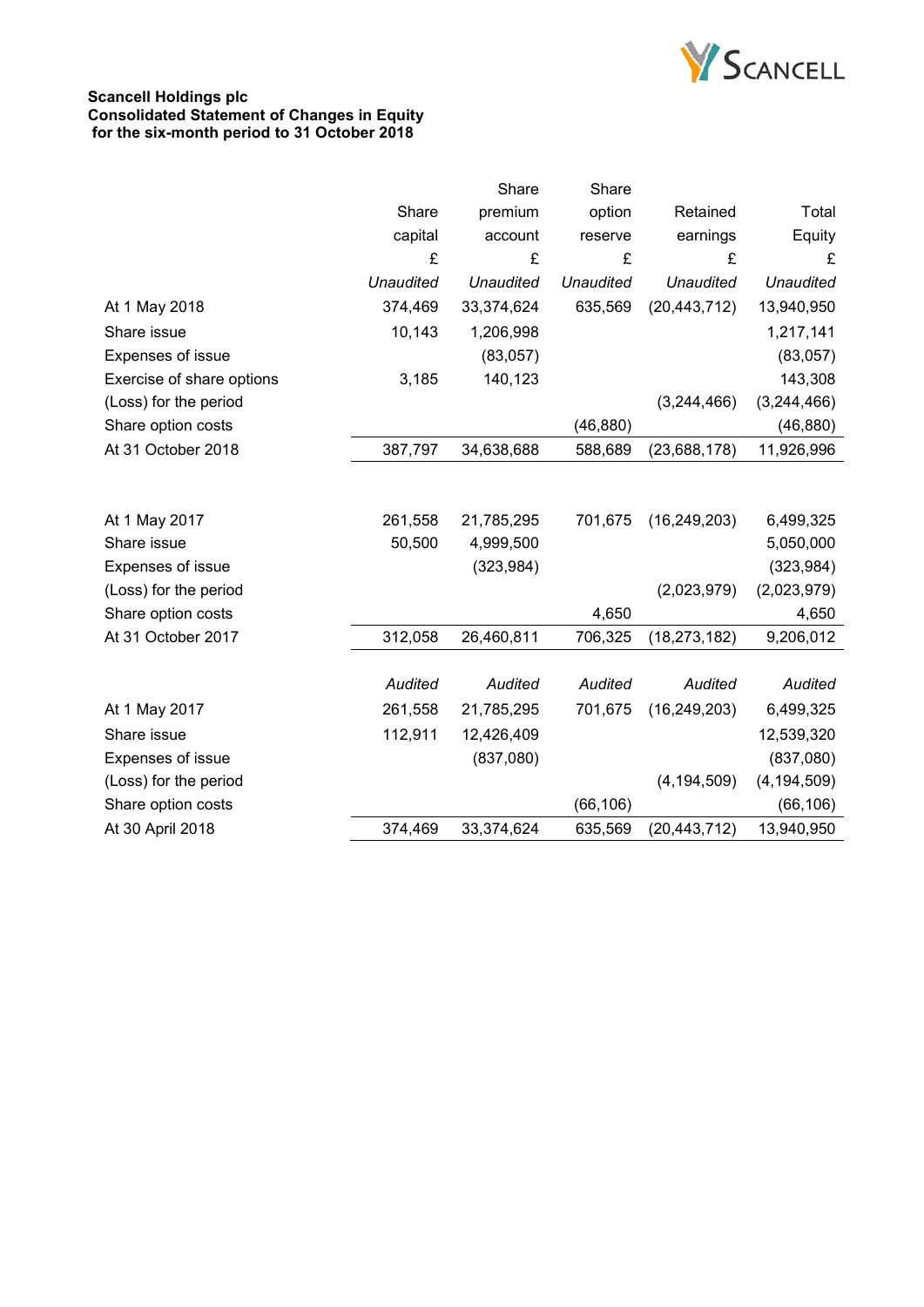

#### **Scancell Holdings plc Consolidated Statement of Financial Position as at 31 October 2018**

|                             | Unaudited    | Unaudited    | Audited      |
|-----------------------------|--------------|--------------|--------------|
|                             | 31/10/2018   | 31/10/2017   | 30/04/2018   |
|                             | £            | £            | £            |
| <b>ASSETS</b>               |              |              |              |
| <b>Non-current assets</b>   |              |              |              |
| Plant and equipment         | 63,837       | 80,966       | 76,910       |
| Goodwill                    | 3,415,120    | 3,415,120    | 3,415,120    |
|                             | 3,478,957    | 3,496,086    | 3,492,030    |
|                             |              |              |              |
| <b>Current assets</b>       |              |              |              |
| Trade and other receivables | 164,723      | 107,620      | 97,304       |
| Income tax assets           | 1,169,530    | 1,111,656    | 744,538      |
| Cash and cash equivalents   | 7,576,855    | 4,961,865    | 10,303,168   |
|                             | 8,911,108    | 6,181,141    | 11,145,010   |
|                             |              |              |              |
| <b>TOTAL ASSETS</b>         | 12,390,065   | 9,677,227    | 14,637,040   |
|                             |              |              |              |
| <b>LIABILITIES</b>          |              |              |              |
| <b>Current liabilities</b>  |              |              |              |
| Trade and other payables    | (463,069)    | (471, 215)   | (696,090)    |
|                             |              |              |              |
| <b>TOTAL LIABILITIES</b>    | (463,069)    | (471, 215)   | (696,090)    |
|                             |              |              |              |
| <b>NET CURRENT ASSETS</b>   | 8,448,039    | 5,709,926    | 10,448,920   |
|                             |              |              |              |
| <b>NET ASSETS</b>           | 11,926,996   | 9,206,012    | 13,940,950   |
|                             |              |              |              |
|                             |              |              |              |
| <b>TOTAL EQUITY</b>         |              |              |              |
| Called up share capital     | 387,797      | 312,058      | 374,469      |
| Share premium account       | 34,638,688   | 26,460,811   | 33,374,624   |
| Share option reserve        | 588,689      | 706,325      | 635,569      |
| Retained earnings           | (23,688,178) | (18,273,182) | (20,443,712) |
|                             | 11,926,996   | 9,206,012    | 13,940,950   |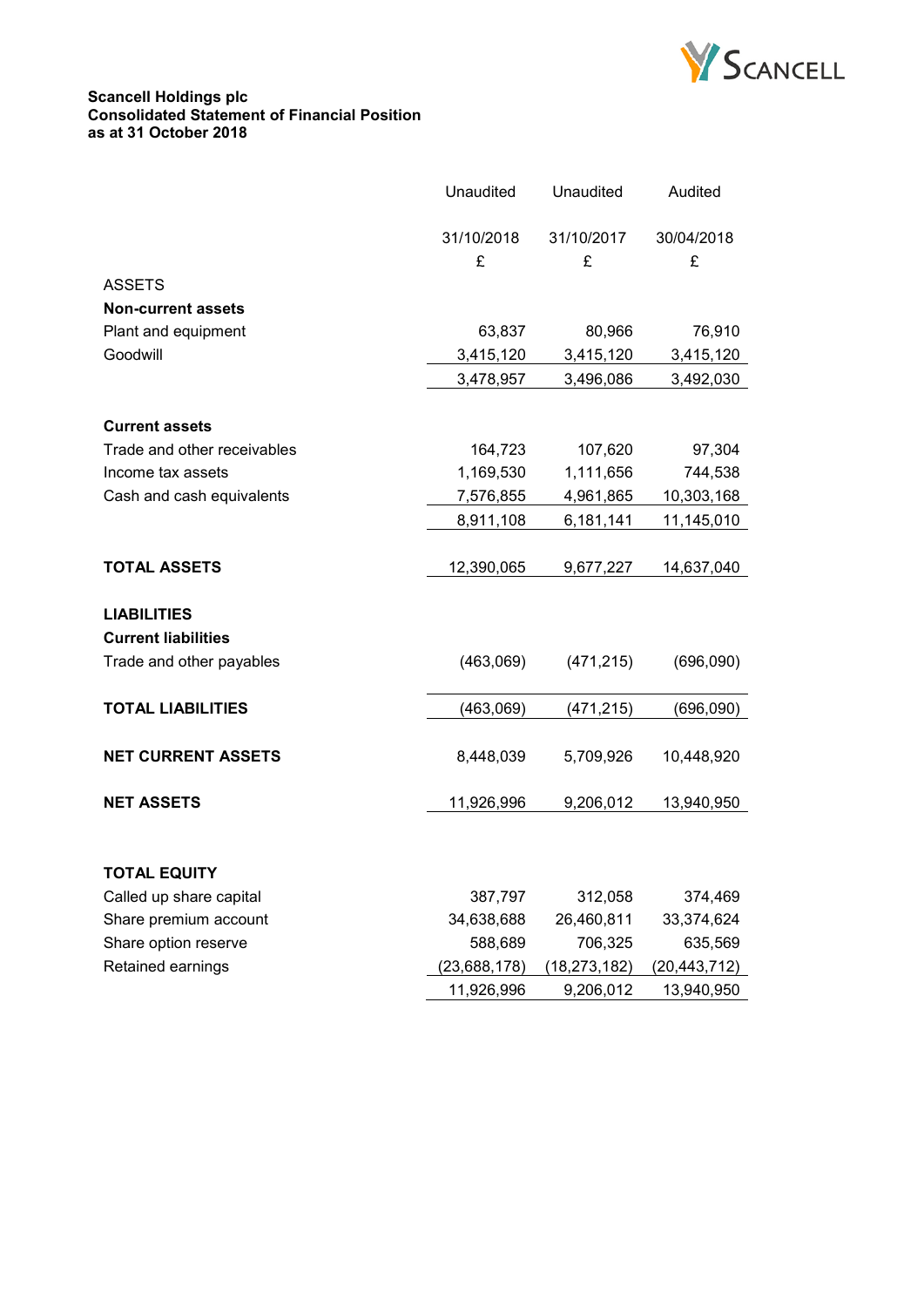

#### **Scancell Holdings plc Consolidated Cash Flow Statement for the six-month period to 31 October 2018**

|                                                         | Unaudited   | Unaudited   | Audited     |
|---------------------------------------------------------|-------------|-------------|-------------|
|                                                         | 6 months    | 6 months    | Year to     |
|                                                         | 31/10/2018  | 31/10/2017  | 30/04/2018  |
|                                                         | £           | £           | £           |
| Cash flows from operating activities                    |             |             |             |
| Operating (loss) for the period                         | (3,676,853) | (2,387,048) | (4,941,800) |
| Depreciation                                            | 13,072      | 12,143      | 27,612      |
| Share based payment expense                             | (46, 880)   | 4,650       | (66, 106)   |
| Operating (loss) for the period before changes          |             |             |             |
| in working capital                                      | (3,710,661) | (2,370,255) | (4,980,294) |
| (Increase)/decrease in trade and other receivables      | (67, 419)   | (5,817)     | 4,499       |
| (Decrease)/increase in trade and other payables         | (233, 020)  | (60, 664)   | 164,211     |
| Cash generated from operations                          | (4,011,100) | (2,436,736) | (4,811,584) |
| Income taxes received                                   |             |             | 748,837     |
| Net cash from operating activities                      | (4,011,100) | (2,436,736) | (4,062,747) |
| Cash flows from investing activities                    |             |             |             |
| Asset acquisition                                       |             |             | (11, 413)   |
| Other income                                            |             |             |             |
| Finance income                                          | 7,395       | 250         | 2,753       |
| Net cash used by investing activities                   | 7,395       | 250         | (8,660)     |
| <b>Financing activities</b>                             |             |             |             |
| Proceeds from issue of share capital                    | 1,360,449   | 5,050,000   | 12,539,320  |
| Expenses of share issue                                 | (83,057)    | (323, 984)  | (837,080)   |
|                                                         | 1,277,392   | 4,726,016   | 11,702,240  |
|                                                         |             |             |             |
| Net increase/(decrease) in cash and cash<br>equivalents | (2,726,313) | 2,289,530   | 7,630,833   |
| Cash and cash equivalents at beginning of the year      | 10,303,168  | 2,672,335   | 2,672,335   |
| Cash and cash equivalents at end of the period          | 7,576,855   | 4.961,865   | 10,303,168  |